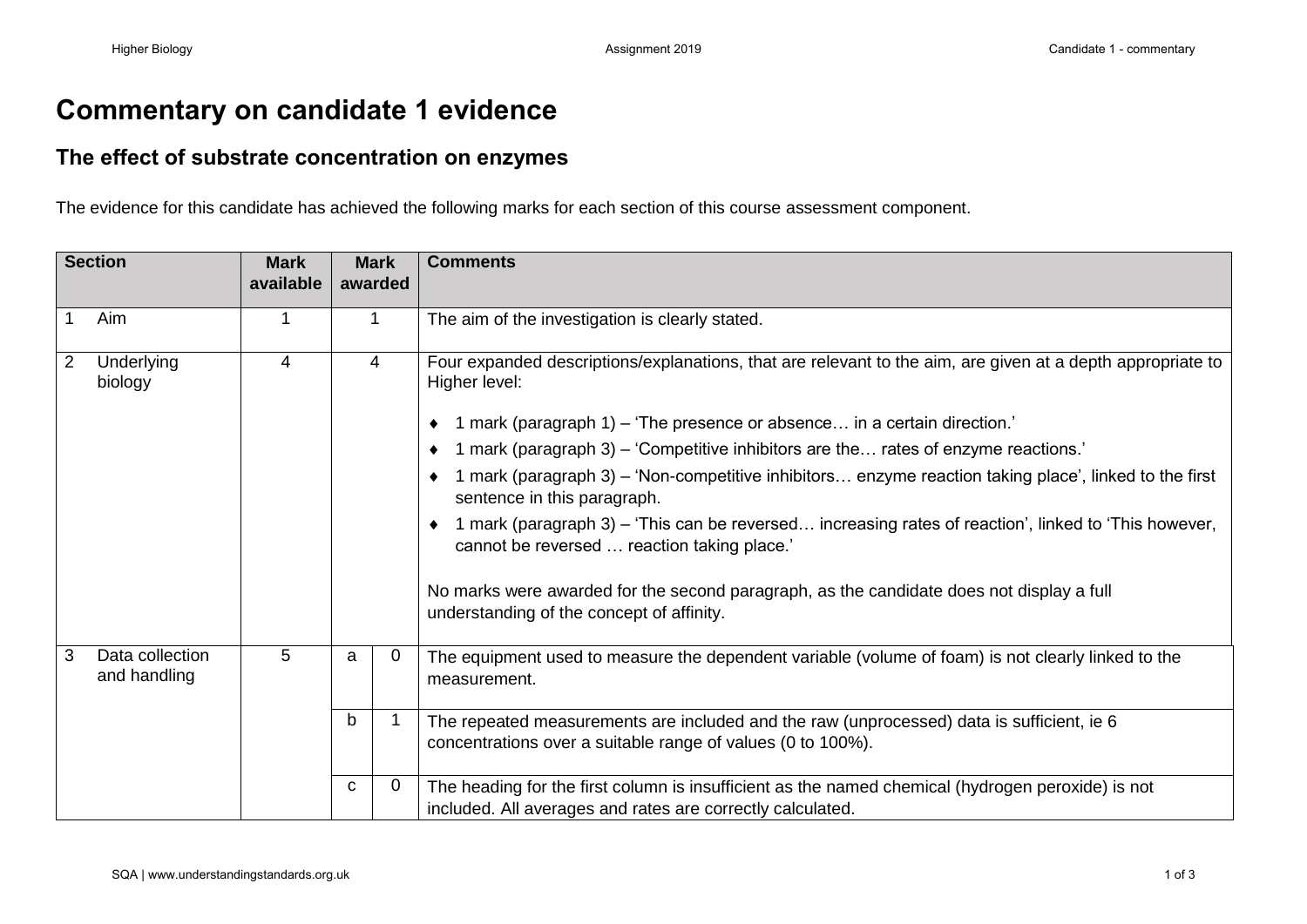| <b>Section</b>                 | <b>Mark</b> | <b>Mark</b><br>awarded |          | <b>Comments</b>                                                                                                                                                                                                                                |
|--------------------------------|-------------|------------------------|----------|------------------------------------------------------------------------------------------------------------------------------------------------------------------------------------------------------------------------------------------------|
|                                | available   |                        |          |                                                                                                                                                                                                                                                |
|                                |             | d                      |          | A line graph is included with headings and values which clearly link to the enzyme catalase, which is<br>mentioned in the brief summary.                                                                                                       |
|                                |             | e                      | $\Omega$ | Although the source of the research data is cited in the body of the report, it is not referenced as directed<br>in the instructions for candidates. It is correctly cited in the text as (1), but not cross referenced as such at<br>the end. |
| Graphical<br>4<br>presentation | 4           | a                      | 1        | The graph produced is based on the candidate's experimental data. A line graph has been selected<br>which is the appropriate format for this data.                                                                                             |
|                                |             | b                      |          | Both axes have suitable scales.                                                                                                                                                                                                                |
|                                |             | C                      |          | Both axes have suitable labels and units.                                                                                                                                                                                                      |
|                                |             |                        |          | Although the x-axis label is incomplete, this mark was not awarded for the table heading and is not<br>penalised a second time for carrying the error forward.                                                                                 |
|                                |             |                        |          | The addition of the % sign in the y-axis label is an improvement rather than writing the % sign after every<br>figure as shown in the candidate's table.                                                                                       |
|                                |             | d                      |          | All points are plotted accurately and lines drawn to link each of them.                                                                                                                                                                        |
| 5<br>Analysis                  | 1           | $\mathbf{1}$           |          | A correct calculation based on the experimental data has been completed (% increase) and linked to the<br>aim of the investigation. Values for the independent variable are given.                                                             |
|                                |             |                        |          | As the rate of reaction for 0% is 0, it is appropriate in this instance not to include it in the calculation.                                                                                                                                  |
| Conclusion<br>6                | 1           | 1                      |          | A valid conclusion is given, supported by both the experimental and the internet data.                                                                                                                                                         |
| Evaluation                     | 3           | $\overline{2}$         |          | 1 mark was awarded for the idea of reliability being shown by the similarities in the results of the repeat<br>measurements.                                                                                                                   |